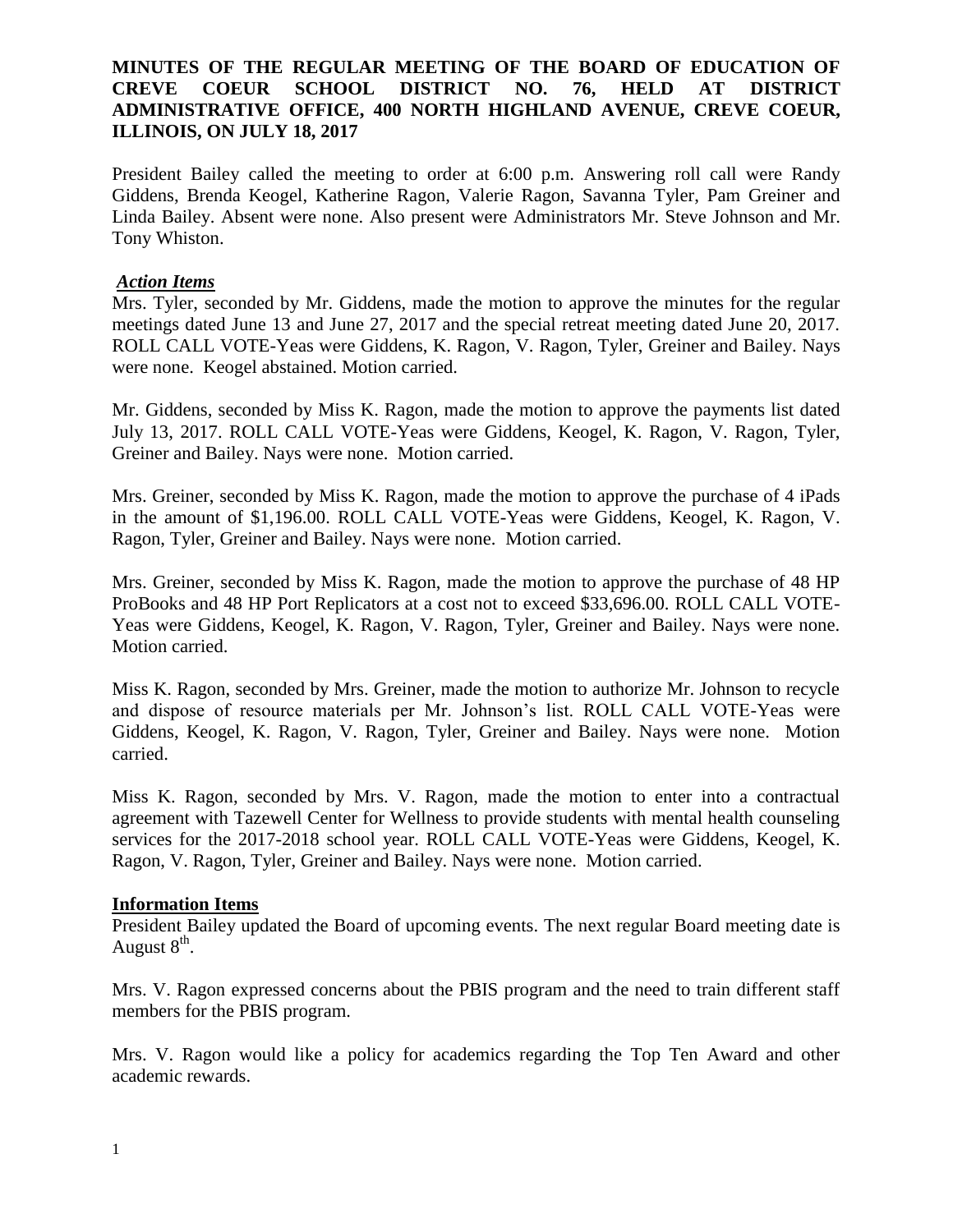The Board would like Mr. Whiston to check to see if the Blackboard System will also send text messages to parents and staff.

Mr. Whiston updated the Board regarding funding, state payments, registration signs, graffiti at Homewood and summer cleaning schedule.

Mr. Johnson updated the Board regarding career fair, summer school and extended day options, motivational speakers for staff and students and requested a new floor machine for cleaning.

The Board discussed extended school day options and was in consensus to do a trial run of the extended school day program this coming school year. The Board would like to place the item on the next agenda for discussion regarding transportation options for extended day program.

The Board reviewed the Tentative FY18 Budget.

The Board discussed the Ten Year Life Survey Report.

Mr. Giddens informed the Board that a Policy Committee meeting was held and that policies will be on the next agenda for first reading.

Mrs. Tyler is trying to schedule a Food Service Committee meeting with Ms. Davis. A tentative date has been set for August  $1<sup>st</sup>$ .

### *Closed Session*

Mrs. V. Ragon, seconded by Miss K. Ragon, made the motion to enter into executive session for Appointment, Employment, Compensation, Discipline, Performance, or Dismissal of Specific Employee(s) of the Public Body, Student Matters, Collective Bargaining Matters between the Public Body and the Exclusive Representatives of its Employees and Review of Executive Session Minutes to Retain under Confidential Status or Release to Public Record at 7:45 p.m. ROLL CALL VOTE-Yeas were Giddens, Keogel, K. Ragon, V. Ragon, Tyler, Greiner and Bailey. Nays were none. Motion carried.

(WHEREUPON THE BOARD ENTERED INTO EXECUTIVE SESSION AT 7:45 P.M.)

# *Resume Regular Session*

Mr. Giddens, seconded by Miss K. Ragon, made the motion to resume regular session at 9:05 p.m. ROLL CALL VOTE-Yeas were Giddens, Keogel, K. Ragon, V. Ragon, Tyler, Greiner and Bailey. Nays were none. Motion carried.

Miss K. Ragon, seconded by Mrs. Keogel, made the motion to accept the resignation letter from Cara Lane with regrets. ROLL CALL VOTE-Yeas were Giddens, Keogel, K. Ragon, V. Ragon, Tyler, Greiner and Bailey. Nays were none. Motion carried.

Miss K. Ragon, seconded by Mrs. Keogel, made the motion to employ Paula Davis as a part-time administrator on an as needed basis at a salary of \$25.00 per hour or \$200.00 per day. ROLL CALL VOTE-Yeas were Giddens, Keogel, K. Ragon, V. Ragon, Tyler, Greiner and Bailey. Nays were none. Motion carried.